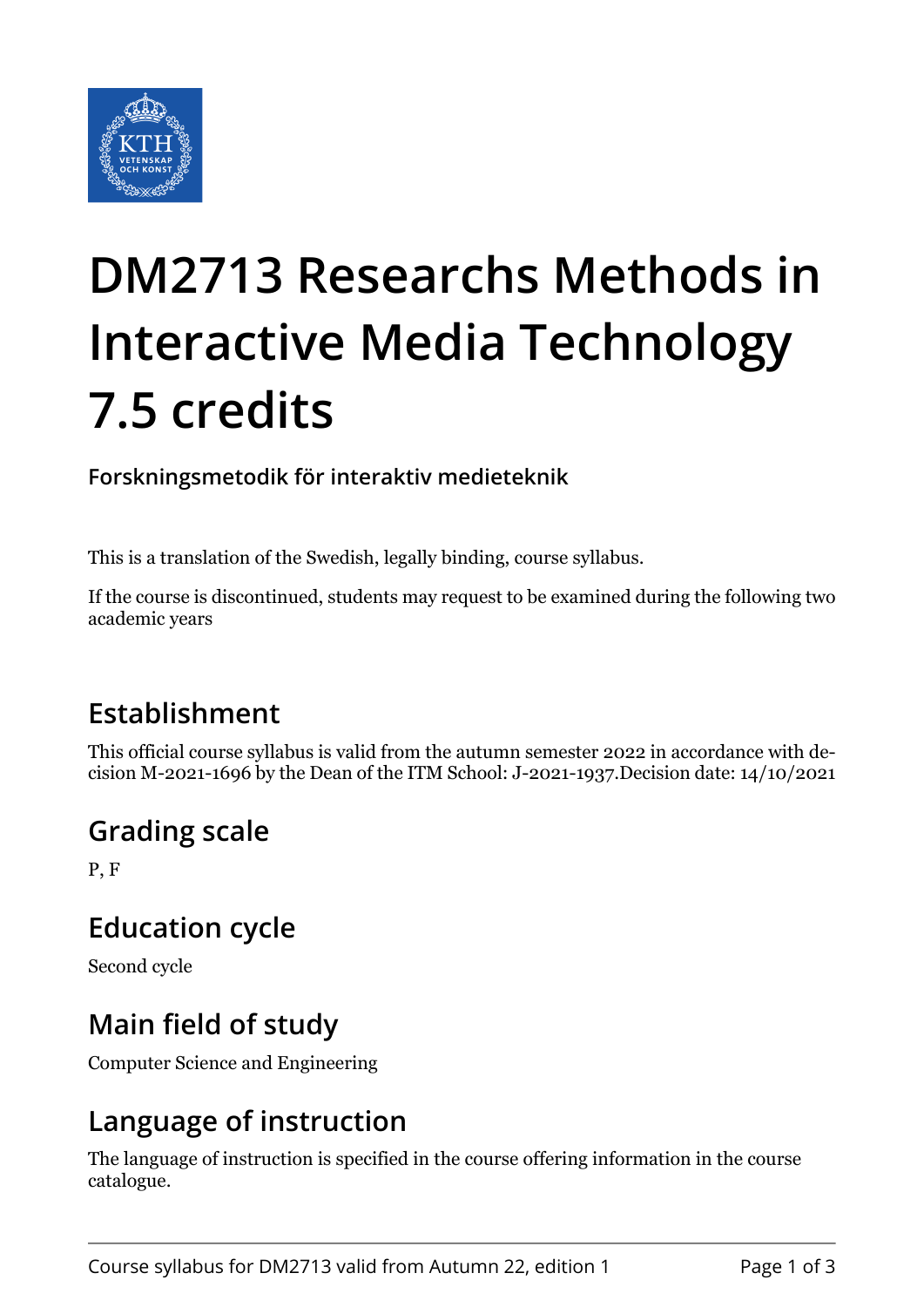### **Intended learning outcomes**

After passing the course, the students should be able to:

- apply basic research methodology within empirical science, engineering science and design science
- design research projects with consistent use of theory and method to be able to answer a specific question and/or create a design based on specific preconditions
- discuss the relation between theory, method and analysis
- critically assess the results and analysis a research project based on its attempt
- discuss possibilities and limitations of different data collection techniques, methods, analyses and theoretical perspectives
- discuss ethical and social aspects within research in media technology
- discuss media technology research in relation to equality and sustainable development.

#### **Course contents**

Theory of knowledge; theoretical perspectives, data collection methods, analysis in interactive media and communication technology as well as research-ethical aspects on these; different views on knowledge production and research, technical development and design. Equality, sustainability and particularly social sustainability.

# **Specific prerequisites**

### **Examination**

- INL1 Homework, 2.5 credits, grading scale: P, F
- INL2 Homework, 2.5 credits, grading scale: P, F
- INL3 Homework, 2.5 credits, grading scale: P, F

Based on recommendation from KTH's coordinator for disabilities, the examiner will decide how to adapt an examination for students with documented disability.

The examiner may apply another examination format when re-examining individual students.

# **Other requirements for final grade**

The course is based on active participation. For final grade, attendance on at least 80% of the classes is required.

# **Ethical approach**

• All members of a group are responsible for the group's work.